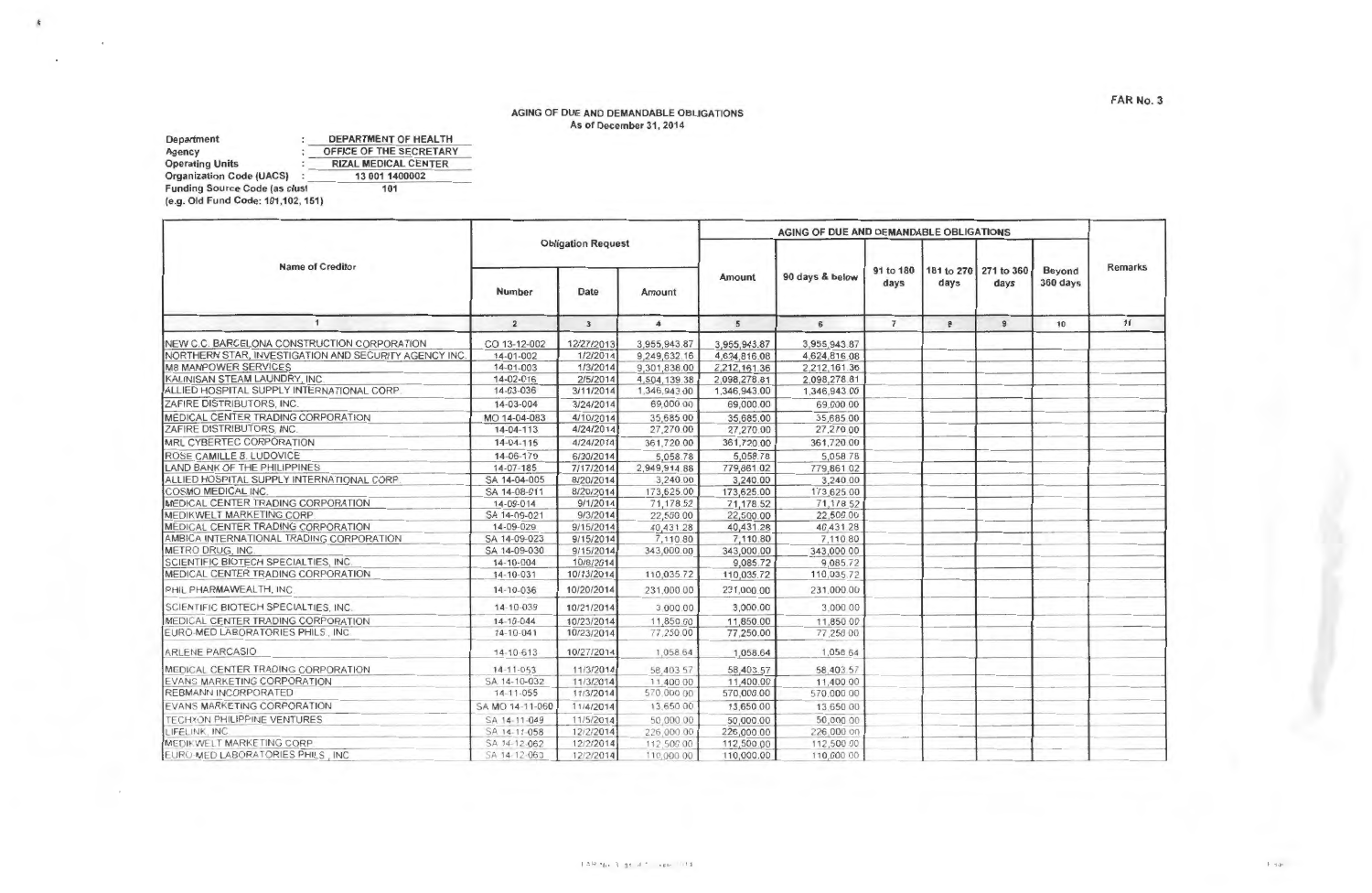| <b>Name of Creditor</b>           | <b>Obligation Request</b> |              |                      | AGING OF DUE AND DEMANDABLE OBLIGATIONS |                 |                |                       |                |          |                |
|-----------------------------------|---------------------------|--------------|----------------------|-----------------------------------------|-----------------|----------------|-----------------------|----------------|----------|----------------|
|                                   |                           |              |                      | Amount                                  | 90 days & below | 91 to 180      | 181 to 270 271 to 360 |                | Beyond   | <b>Remarks</b> |
|                                   | Number                    | Date         | Amount               |                                         |                 | days           | days                  | days           | 360 days |                |
| $\overline{1}$                    | $\overline{2}$            | $\mathbf{3}$ | $\blacktriangleleft$ | 5                                       | 6               | $\overline{7}$ | 8                     | $\overline{9}$ | 10       | 11             |
| PANAMED PHILIPPINES, INCORPORATED | 14-12-061                 | 12/2/2014    | 269,000.00           | 269,000.00                              | 269,000.00      |                |                       |                |          |                |
| PATIENT CARE CORPORATION          | SA 14-12-064              | 12/4/2014    | 443,340.00           | 443,340.00                              | 443,340.00      |                |                       |                |          |                |
| <b>SAVIOUR MEDEVICES INC.</b>     | SA 14-12-067              | 12/10/2014   | 59,950.00            | 59,950.00                               | 59,950.00       |                |                       |                |          |                |
| QUALIFIRST HEALTH INC.            | 14-12-069                 | 12/10/2014   | 125,750.00           | 125,750.00                              | 125,750.00      |                |                       |                |          |                |
| ONICARE PHARMA TRADING            | SA 14-12-070              | 12/11/2014   | 132,000.00           | 132,000.00                              | 132,000.00      |                |                       |                |          |                |
| <b>BDM ENTERPRISES, INC.</b>      | SA 14-12-071              | 12/11/2014   | 32,240.00            | 32,240.00                               | 32,240.00       |                |                       |                |          |                |
| <b>BDM ENTERPRISES, INC.</b>      | SA 14-12-072              | 12/11/2014   | 10,000.00            | 10,000.00                               | 10,000.00       |                |                       |                |          |                |
| PAUL MICHAEL VINCENT LUGTU        | 14-12-732                 | 12/15/2014   | 173,799.14           | 173,799.14                              | 173,799.14      |                |                       |                |          |                |
| <b>ERWIN ABAD</b>                 | 14-12-735                 | 12/15/2014   | 26,037.00            | 26,037.00                               | 26,037.00       |                |                       |                |          |                |
| <b>MICHELLE LITA</b>              | 14-12-737                 | 12/15/2014   | 26,336.25            | 26,336.25                               | 26,336.25       |                |                       |                |          |                |
| <b>ARLEEN ALANO</b>               | 14-12-738                 | 12/15/2014   | 26,336.25            | 26,336.25                               | 26,336.25       |                |                       |                |          |                |
| <b>SALVADOR GALANG</b>            | 14-12-740                 | 12/15/2014   | 15, 174.43           | 15.174.43                               | 15.174.43       |                |                       |                |          |                |
| <b>BLUE SKY TRADING</b>           | 14-12-075                 | 12/15/2014   | 35,964.28            | 35,964.28                               | 35,964.28       |                |                       |                |          |                |
| PROGRESSIVE MEDICAL CORPORATION   | 14-12-073                 | 12/15/2014   | 62,499.00            | 62,499.00                               | 62,499.00       |                |                       |                |          |                |
| BLUE SKY TRADING CO., INC.        | 14-12-075                 | 12/15/2014   | 38,000.00            | 38,000.00                               | 38,000.00       |                |                       |                |          |                |
| EC ZURIC BIOTHERAPIES, INC.       | 14-12-076                 | 12/15/2014   | 82,375.00            | 82,375.00                               | 82,375,00       |                |                       |                |          |                |
| METRO DRUGS INC.                  | 14-12-240                 | 12/19/2014   | 270,000.00           | 270,000.00                              | 270.000.00      |                |                       |                |          |                |
| <b>BDM ENTERPRISES, INC.</b>      | $14 - 12 - 241$           | 12/19/2014   | 9,600.00             | 9,600.00                                | 9,600.00        |                |                       |                |          |                |
| <b>ARLENE PARCASIO</b>            | $14 - 12 - 750$           | 12/22/2014   | 12,208.36            | 12.208.36                               | 12.208.36       |                |                       |                |          |                |
| ZAFIRE DISTRIBUTORS, INC.         | 14-12-077                 | 12/22/2014   | 14,860.00            | 14,860.00                               | 14,860.00       |                |                       |                |          |                |
| CIUDAD CHRISTIA RESORT, INC.      | 14-12-244                 | 12/22/2014   | 112,500.00           | 112,500.00                              | 112,500.00      |                |                       |                |          |                |
| <b>MICHELLE LITA</b>              | 14-12-246                 | 12/29/2014   | 25,000.00            | 25,000.00                               | 25,000.00       |                |                       |                |          |                |
| <b>MERALCO</b>                    | 14-12-247                 | 12/29/2014   | 1,928,100.43         | 1,928,100 43                            | 1,928,100.43    |                |                       |                |          |                |
| SARAH BELLOSILLO                  | $14 - 12 - 248$           | 12/29/2014   | 1,581.00             | 1,581.00                                | 1,581.00        |                |                       |                |          |                |
| <b>WILMA GRAFILO</b>              | 14-12-250                 | 12/29/2014   | 1,140.00             | 1,140.00                                | 1,140.00        |                |                       |                |          |                |
| LAND BANK OF THE PHILIPPINES      | 14-12-759                 | 12/29/2014   | 718,339.94           | 718,339.94                              | 718,339.94      |                |                       |                |          |                |
| DR. ORNOPIA                       | 14-12-246                 | 12/29/2014   | 50,000.00            | 50,000.00                               | 50,000.00       |                |                       |                |          |                |
| LAND BANK OF THE PHILIPPINES      | 14-12-756                 | 12/29/2014   | 286,425.76           | 286,425.76                              | 286,425.76      |                |                       |                |          |                |
| LAND BANK OF THE PHILIPPINES      | 14-12-757                 | 12/29/2014   | 312,707.20           | 312,707.20                              | 312,707.20      |                |                       |                |          |                |
| LAND BANK OF THE PHILIPPINES      | 14-12-758                 | 12/29/2014   | 332,995.84           | 332,995 84                              | 332,995.84      |                |                       |                |          |                |
| LAND BANK OF THE PHILIPPINES      | 14-12-760                 | 12/29/2014   | 267,595.73           | 267,59573                               | 267,595.73      |                |                       |                |          |                |
| LAND BANK OF THE PHILIPPINES      | 14-12-760                 | 12/29/2014   | 64,655.06            | 64.655.06                               | 64,655.06       |                |                       |                |          |                |
| <b>IRVIN JUSTINE CRUZ</b>         | 14-12-761                 | 12/29/2014   | 14,550.00            | 14,550.00                               | 14,550.00       |                |                       |                |          |                |
| <b>EMILIE VERGARA</b>             | 14-12-767                 | 12/29/2014   | 2,325.00             | 2,325 00                                | 2,325.00        |                |                       |                |          |                |
| <b>MICHELLE LITA</b>              | 14-12-768                 | 12/29/2014   | 11,774.50            | 11,774.50                               | 11,774.50       |                |                       |                |          |                |
| <b>MARIANITA PACUAN</b>           | 14-12-769                 | 12/29/2014   | 14,550.00            | 14,550.00                               | 14,550.00       |                |                       |                |          |                |
| <b>MARISSA PRIMA</b>              | 14-12-770                 | 12/29/2014   | 14,550.00            | 14,550.00                               | 14,550.00       |                |                       |                |          |                |
| SCITEC INTERNATIONAL, INC.        | 14-01-005                 | 12/29/2014   | 360,000.00           | 120,000 00                              | 120,000.00      |                |                       |                |          |                |

is.

 $\ddot{\phantom{a}}$